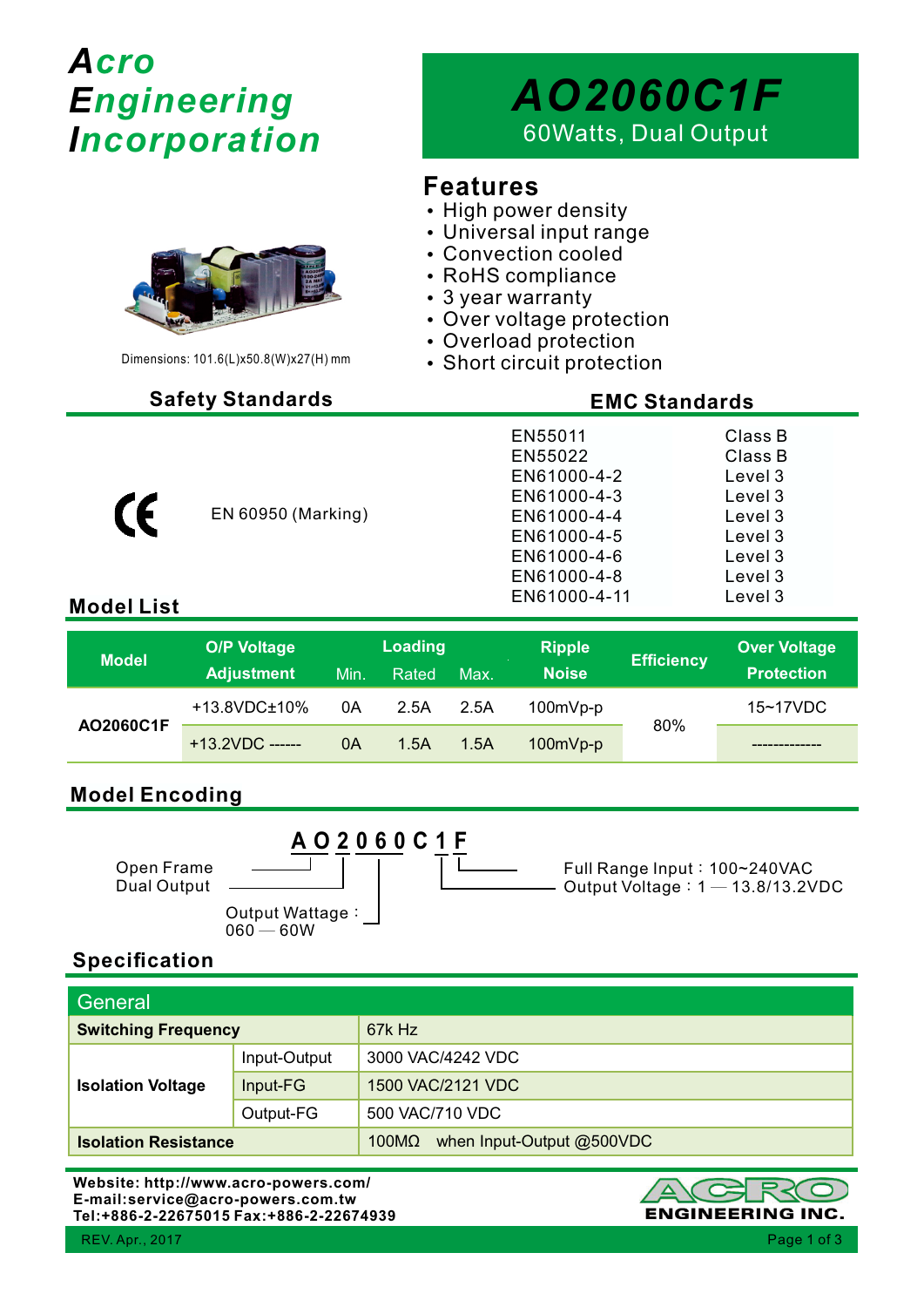## **A O 2 0 6 0 C 1 F** 60Watts, Dual Output

#### **Specification**

| General                                  |                          |                                                                                                                                                                        |  |  |
|------------------------------------------|--------------------------|------------------------------------------------------------------------------------------------------------------------------------------------------------------------|--|--|
| <b>Operating Temperature</b>             |                          | $-40^{\circ}$ C ~50 $^{\circ}$ C ambient                                                                                                                               |  |  |
| <b>Derating</b>                          |                          | 2.5% per degree from 50°C to 70°C                                                                                                                                      |  |  |
| <b>Storage Temperature</b>               |                          | -40 $^{\circ}$ C to +85 $^{\circ}$ C                                                                                                                                   |  |  |
| <b>Relative Humidity</b>                 |                          | 5%~95% RH, Non-condensing.                                                                                                                                             |  |  |
| <b>Temperature Coefficient</b>           |                          | ±0.04% of voltage per °C                                                                                                                                               |  |  |
| <b>MTBF</b>                              |                          | 60,000hrs Min. Per MIL-HDBK-217F, 25°C GB                                                                                                                              |  |  |
| <b>Altitude During Operation</b>         |                          | 2000m                                                                                                                                                                  |  |  |
| <b>Installation position</b>             |                          | Vertical                                                                                                                                                               |  |  |
| <b>Vibration</b>                         |                          | Random vibration, 10~500Hz, 3 axise                                                                                                                                    |  |  |
| <b>Input</b>                             |                          |                                                                                                                                                                        |  |  |
| <b>Input Voltage</b>                     |                          | 100~240VAC/120~370VDC                                                                                                                                                  |  |  |
| <b>Input Frequency</b>                   |                          | 47~400 Hz                                                                                                                                                              |  |  |
| <b>Inrush Current</b>                    |                          | 22A/115VAC                                                                                                                                                             |  |  |
| (cold start)                             |                          | 44A/230VAC                                                                                                                                                             |  |  |
| <b>Rated Input Current</b>               |                          | 1.8A Max., Vi=100~240VAC                                                                                                                                               |  |  |
| <b>Leakage Current</b>                   |                          | Input-output 0.25mA, Input-FG 3.5mA                                                                                                                                    |  |  |
| Output                                   |                          |                                                                                                                                                                        |  |  |
| <b>Output Voltage accuracy</b>           |                          | ±1%                                                                                                                                                                    |  |  |
| <b>Minimum Load</b>                      |                          | $\mathbf 0$                                                                                                                                                            |  |  |
| <b>Line Regulation</b>                   |                          | ±1%, measuring from low line to high line at rated load.                                                                                                               |  |  |
| <b>Load Regulation</b>                   |                          | ±1%, measuring from 20% to 100% of rated load at 230VAC input.                                                                                                         |  |  |
| <b>Voltage Trim Range</b>                |                          | ±10%                                                                                                                                                                   |  |  |
| <b>Rated Continuous Loading</b>          |                          | 2.5A@13.8VDC/1.5A@13.2VDC                                                                                                                                              |  |  |
| <b>Hold Up Time</b>                      |                          | 25mS Min., Full load@230VAC.                                                                                                                                           |  |  |
| <b>Turn On Time</b>                      |                          | 330mS                                                                                                                                                                  |  |  |
| <b>Rise Time</b>                         |                          | 10mS                                                                                                                                                                   |  |  |
| <b>Fall Time</b>                         |                          | 25mS                                                                                                                                                                   |  |  |
| <b>Recovery Time</b><br><b>Transient</b> |                          | 2mS, Load change 50% to 100%                                                                                                                                           |  |  |
| <b>Response</b>                          | <b>Voltage Deviation</b> | 5%, Load change 50% to 100%                                                                                                                                            |  |  |
| <b>Efficiency</b>                        |                          | See model list, measuring at rated load and 230VAC input.                                                                                                              |  |  |
| <b>Ripple and Noise</b>                  |                          | See model list, measuring by using a 0.1µF/630V metalize<br>capacitor and a 47µF electrolytic capacitor parallel on the test<br>point, at rated load and 230VAC input. |  |  |

**Website: http://www.acro-powers.com/ E-mail:service@acro-powers.com.tw Tel:+886-2-22675015 Fax:+886-2-22674939**